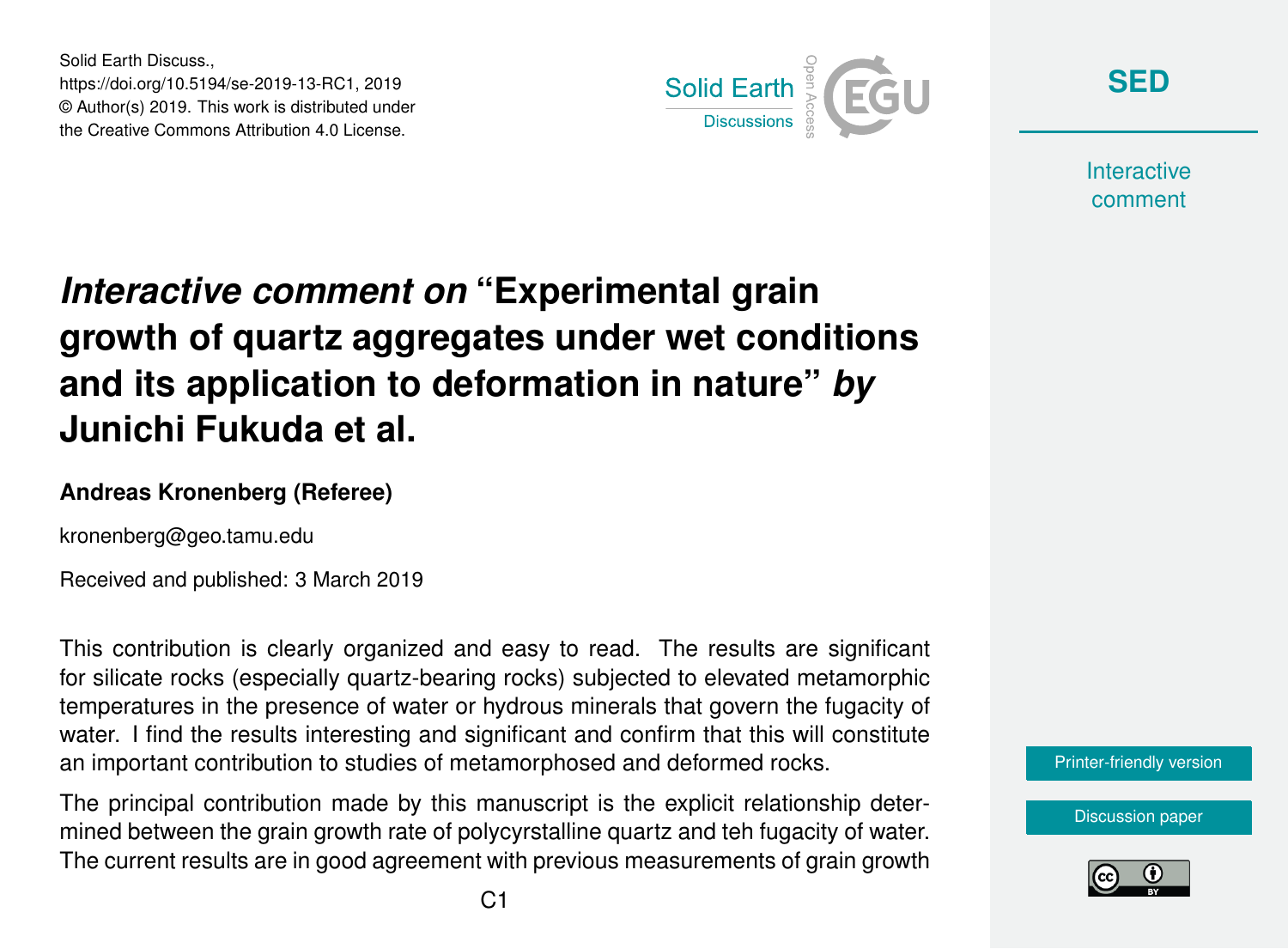made by Tullis and Yund (1982) and Fukuda et al (2018), including the extent of grain growth at known temperatures and annealing times, and the activation energy of grain growth kinetics. However, in the previous studies, grain growth was only reported to depend on the presence of water without an actual determination of the functional dependence. Thus the most significant contribution to this study is the explicit relationship between grain growth and water fugacity.

While I cannot know what the functional dependence of grain growth on water fugacity should be, the exponent that the water fugacity is raised to (the value of r determined by these experiments) seems rather large (1.9-2.3), well over a value of 1.0, which might be expected if a process depends on the activity of the component H20. For this reason, and the stated importance of this determination to this study, I strongly suggest that the authors be more explicit in their characterization of fH2O during the experiments. As demonstrated by the authors' attempt to measure grain growth in a gas apparatus (which normally is considered to be a more precise apparatus when it comes to P, T, stress, etc), controlling fH2O can be a real challenge. Thus, just because water is added to a metal jacket with the sample does not guarantee that the fugacity of water is known. For example, water is commonly lost from metal jackets in gas apparatus with a dry argon medium outside of the metal jacket, which can well explain the result reported by the authors for the lack of grain growth in the gas apparatus.

It is a common observation using some cell designs (for example salt cells) in Griggs and DDIA apparatus that water can be retained (atleast partially) within metal jackets that are permeable to hydrogen, which is commonly attributed to the high water contents of salt (which becomes wet prior to the experiment by adsorption). However, other cell designs (MgO, AlSiMag, hi T glass, CaCO3) do not appear to allow retention of water within jackets (see recent results of Durham) and all results appear to reflect behavior under anhydrous conditions.

Petrologists have faced the issue of hydrogen diffusion through metal jackets for years, which has led to the design of sophisticated double-jacket designs with outer jackets

## **[SED](https://www.solid-earth-discuss.net/)**

**Interactive** comment

[Printer-friendly version](https://www.solid-earth-discuss.net/se-2019-13/se-2019-13-RC1-print.pdf)

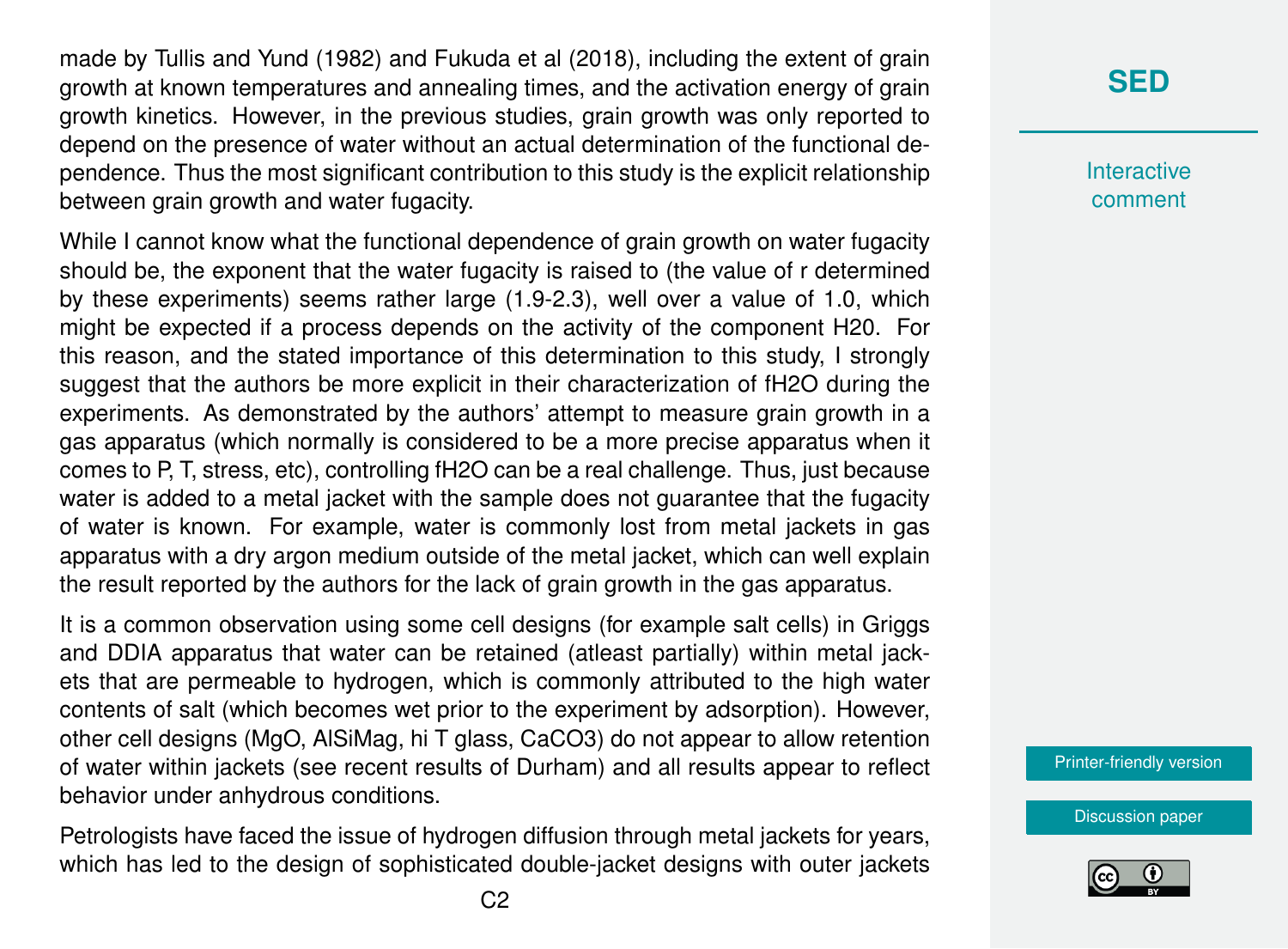that are only partially permeable to hydrogen and an inner jacket made of Pt, which is chosen for its high diffusivity to hydrogen. Of metals used in expeirments, the least permeable (by diffusion) to hydrogen is gold. However, the melting temperature of this metal precludes its use above ∼1060C (depending on pressure). Pt is nice as it doesn't melt at any of the temperatures of the present experiments, but it is highly permeable to hydrogen. As water is dissociated to equilibirum concentrations of hydrogen and oxygen, the hydrogen can diffuse out of the jacket, leaving oxygen. If the pressure medium outside the jacket is very dry, then all of the hydrogen can be removed and the experiment may be conducted under high oxygen fugacity but low water fugacity within the jacket.

The unusual values of r determined in these expeirments, the importance of this evaluation to this contribution, and the use of Pt as the jacekt material, makes characterization of water fugacity of the cells used in these experiments extremely important. There are a number of ways the authors can choose to confirm the fugacities of water in these experiments:

1) I do not know enough about the pyrex/MgO/talc cells used in this study but I expect that members of the Orleans lab have lots of experience with this cell and might have papers/methods descriptions available to cite to confirm that this assembly is capable of establishing/controlling water fugacity within some given range. This would be an important addition to this manuscript so it does not leave readers wondering if there's anything wrong (or variable) about fH2O for the range of experiments conducted.

2) The authors could describe if the talc dewaters during the experiments. This depends critically on the temperature of the outer talc sleeve. This dehydration reaction is usually very visible and talc assemblies have certainly established very wet, high fH2O envirronments.

3) IR spectroscopy of the quartz samples could be done to confirm the presence of liquid water (fluid inclusions?) which would support the application of the Pitzer-Sterner

## **[SED](https://www.solid-earth-discuss.net/)**

**Interactive** comment

[Printer-friendly version](https://www.solid-earth-discuss.net/se-2019-13/se-2019-13-RC1-print.pdf)

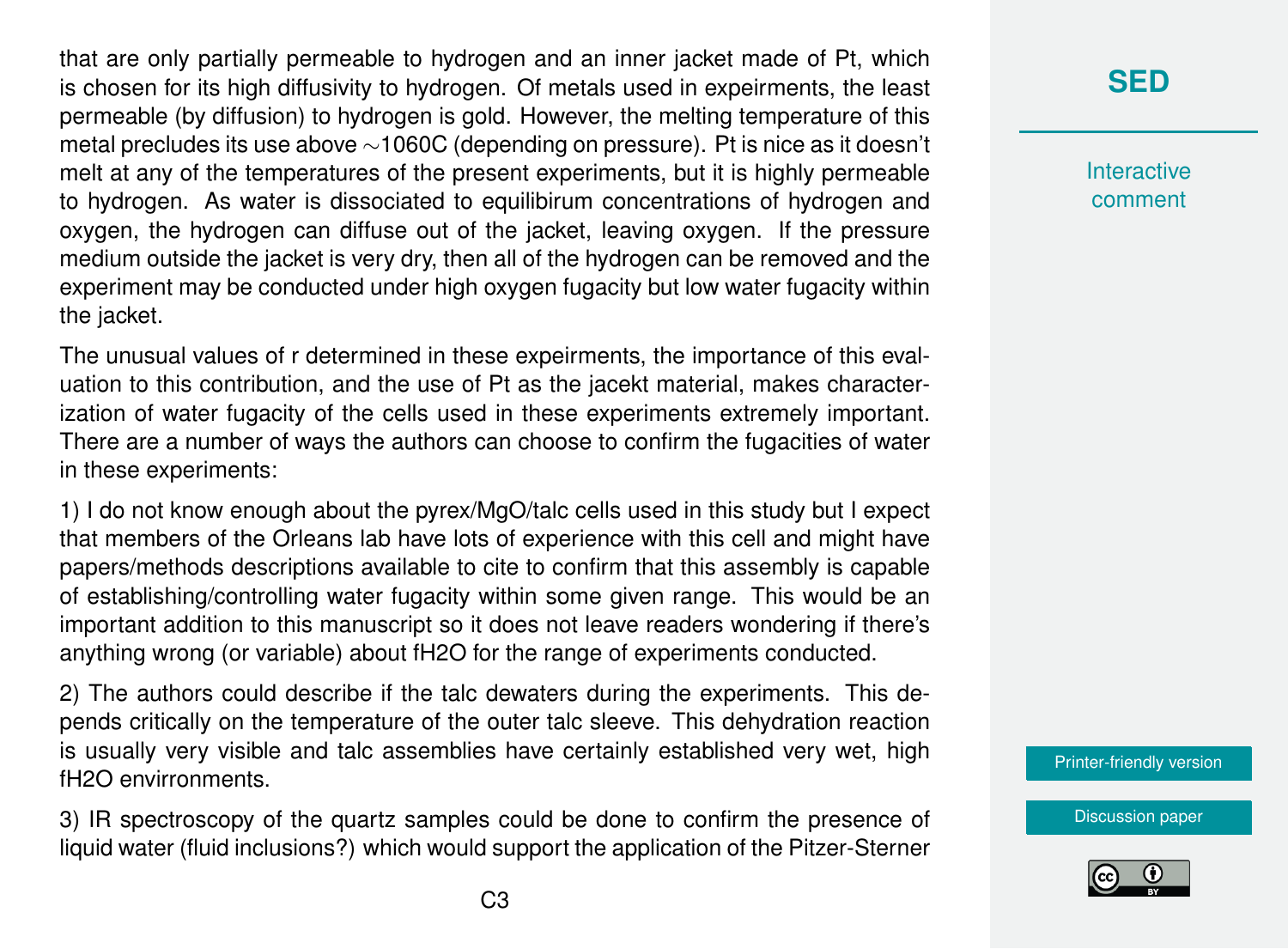calculation of fH2O when water is present as a distinct phase.

4) Alternatively, if IR of the samples is not possible, the authors could measure the IR spectra of the pyrex, before and after an experiment. Pyrex glass we have in our lab is very wet and silicate melts are known to retain high water concentrations. And IR measurements of pyrex glass before the experiment is easy. Still it would be good to measure IR of the pyrex after experiments. This could then support the contention that the assembly maintains a high fH2O outside the Pt jacket, thus maintaining a high fH2 and limiting loss of hydrogen from the jacket.

Finally, it is interesting to note that the grain growth measured didn't seem different for samples with added water versus experiments in which no water was added to the powder and novaculite). This would be consistent with the assembly controlling the fH2O, if just a trace of H2O is in the jacket and is retained as a distinct phase by a pressure medium outside the Pt that controlled fH2O and fH2.

Given the above, and the very brief, incomplete information about grain growth in a gas apparatus, I suggest the reference to "no significant grain growth" in the gas apparatus experiment can be deleted. This doesn't add much to this study and is understandable in terms of very low fH2O values during this expeirment

I have a minor issue with referring to the natural novaculite as a quartzite. Novaculites have different modes of origin than do quartzites and are distinct in a number of ways. For example, the starting grain sizes are only found for novaculites. I know of no quartzite with such a small grain size. Quartzites typically have iron oxide impurities (1-2%), while novaculated can be very pure and contain little Fe or other impurities. Please refer to the natural polycrystalline samples as novaculite. Also, please give the locality of the novaculite? Is is an Arkansas novaculite or from another locality?

The characterization of grain size and shape by SEM and EBSD is very nice, and I don't know what the optical microscopy does that isn't accomplished by the electron microscopy. Are any of the optical micrographs of starting materials or final experi**[SED](https://www.solid-earth-discuss.net/)**

**Interactive** comment

[Printer-friendly version](https://www.solid-earth-discuss.net/se-2019-13/se-2019-13-RC1-print.pdf)